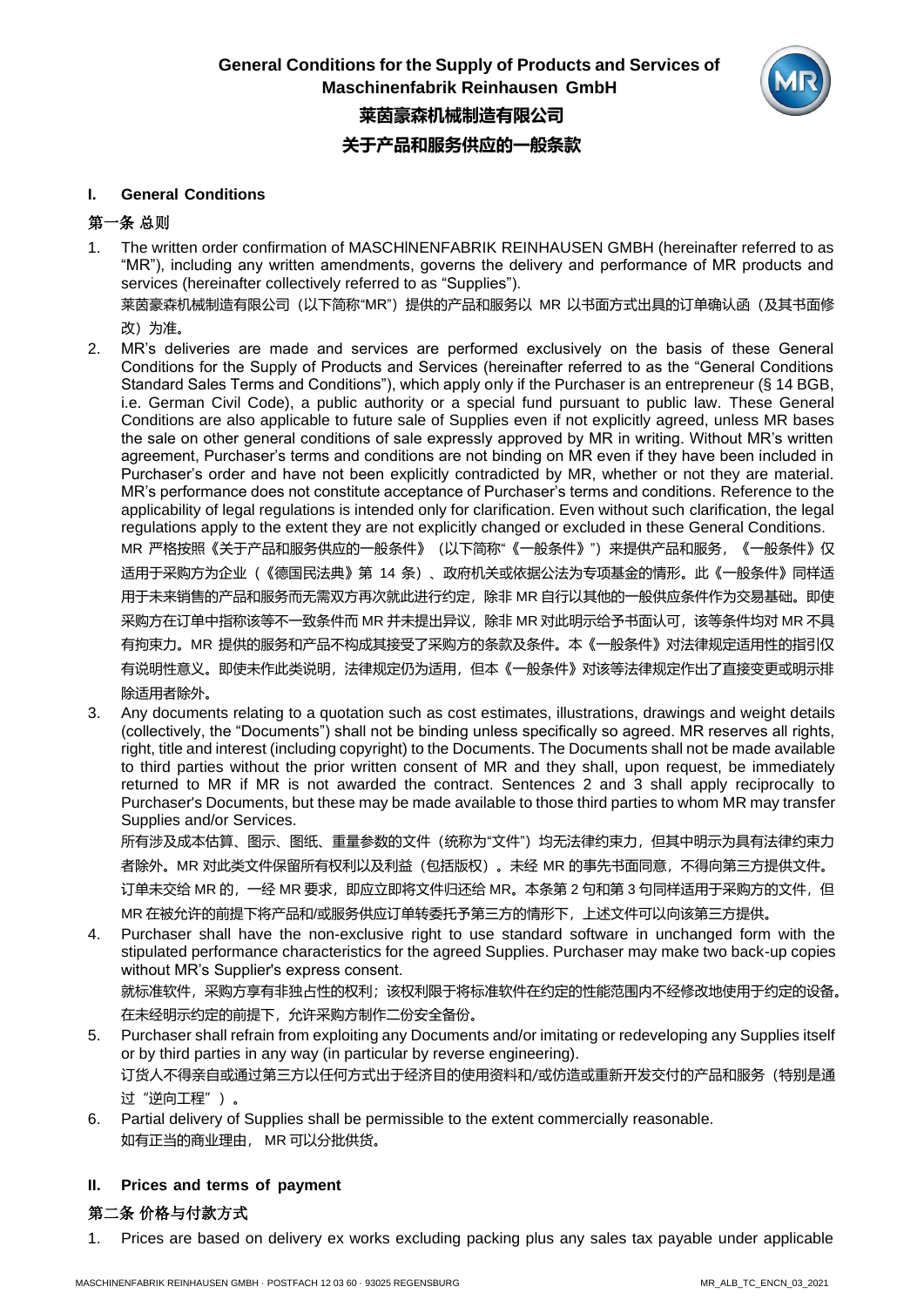law, unless otherwise expressly agreed.

除非另有明确约定,价格为工厂交货价(不含包装费用)加上法定的增值税。。

2. Payments shall be due 30 days after date of invoice and delivery, in cash and free of all deductions, made to the address for payment specified by MR, unless other payment conditions have been expressly agreed.

货物交付后,货款须于自发票开具日期之日起 30 日内以金钱形式支付至 MR 指定的付款地址,不得作任何扣减;另 有明示约定其他付款条件的情况除外。

3. If payment is not made when due, MR shall be entitled to interest on amounts in arrears at 9 percentage points p. a. over the base lending rate as published by the German Federal Reserve Bank but not more than the highest rate permitted by law. MR reserves the right to claim further damages in the case of late payment.

逾期未付款者,MR 有权对拖欠款项收取利息。利率以德意志联邦银行规定的基本贷款利率每年上浮 9 个百分点计算, 但不得超出法律允许的最高利率。在延迟付款的情况下, MR 保留要求进一步要求赔偿的权利。

4. Purchaser may set off only claims that are undisputed or have been determined in a legally binding manner. In the case of any defects, counterclaims of the Purchaser, including but not limited to claims arising from Article VII No. 5 of these General Conditions, shall remain unaffected.

在债权无争议或债权已通过有法律约束力的方式得到确认的情况下,采购方可享有抵销权。在存在瑕疵的情况

下,采购方提出的反索赔,包括但不限于因本一般条款中第 7 条第 5 款引起的索赔,不受影响。

### **III. Retention of title**

# 第三条 所有权保留

1. MR shall retain title to the Supplies (Secured Goods) which shall remain the property of MR until all contract claims against Purchaser have been satisfied. If the realizable value of MR's collective security rights exceeds the amount of all secured claims by more than 10 %, MR shall, on Purchaser's request, release a corresponding part of the retained rights.

在采购方清偿全部合同之债前,MR 保留对产品(所有权保留物)的所有权。在 MR 的担保物权可变现价值超出所担 保债权金额的 10%以上的前提下, 若采购方提出要求, 则 MR 将放弃其针对超出部分享有的担保权利。

2. For the duration of the retention of title, Purchaser may not give any of the Supplies in pledge or as security and release of Supplies shall be permissible only to resellers in the ordinary course of business and only on condition that the reseller receives payment from its customer or retains title so that the property is transferred to the customer only after fulfillment of the customer's obligation to pay. 在所有权保留期间,采购方不得在所有权保留物上设置质押权或者担保。采购方转让供货的,只允许在符合惯常商业 流程的条件下转让予经销商,且经销商必须从其顾客取得支付或者保留货物所有权,即货物所有权仅得在顾客履行支

付义务后方可转移至顾客。

3. Purchaser shall immediately inform MR in writing of any seizure, confiscation or other acts or interventions by third parties.

若发生查封、罚没或第三方侵权,采购方须毫不迟延地以书面形式告知 MR。。

4. If Purchaser materially breaches a contractual obligation, including but not limited to a delay in payment, MR shall be entitled to terminate the contract and/or take back the Supplies. Purchaser shall be obliged to return the purchased Supplies. If MR retakes the Secured Goods or asserts other rights pursuant to the retention of title, the contract shall nevertheless not terminate unless expressly stated by MR. 在采购方严重违反合同义务(包括但不限于付款迟延)的情形下,MR 有权解除合同和/或取回其所交付的货物;采购

方则有义务返还货物。MR 取回产品或依其所有权保留而主张所有权的,非为合同解除,除非 MR 明示声明解除合同。

## **IV. Time for delivery; delay**

# 第四条 交付期限;交付迟延

- 1. Delivery periods are approximate target times and not binding. Observance of the stipulated time for delivery is conditioned upon the timely receipt of all documents, necessary permits and releases, including plans to be provided by Purchaser, as well as fulfillment of the agreed terms of payment and other obligations by Purchaser. If these conditions are not fulfilled on time, the time for delivery will be extended accordingly except if MR is responsible for the delay. MR will inform Purchaser accordingly without delay. 交付时间仅为近似参考时间,不具有法律约束力。采购方将所有应当交付的文件、必要的许可证和批准及时提供予 MR,并按约定完成付款及其他义务,是供货方按照约定期限完成交付的前提条件。若该等条件未获及时满足,则交 付期限应适当顺延;MR 对该等条件未获及时满足而造成迟延负有责任者除外。MR 须毫不迟延地通知采购方。
- 2. If MR's non-observance of the time for delivery is due to an event of Force Majeure (as defined below), such time shall be extended accordingly. MR will inform the Purchaser accordingly without delay. "Force Majeure" means an event beyond the control of MR which prevents MR from complying with any of its obligations, including but not limited to: (a) Act of God (such as, but not limited to, fires, explosions,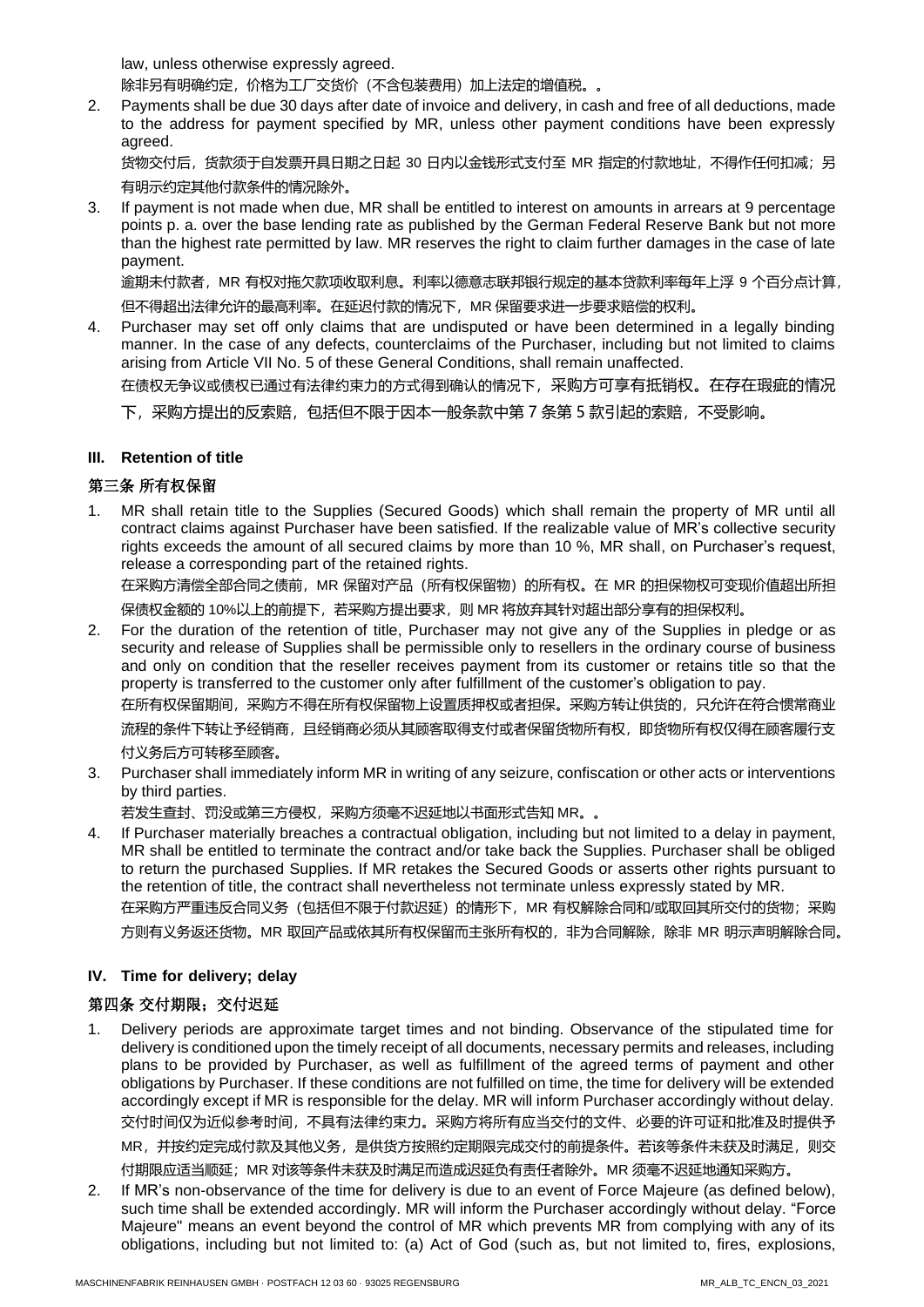earthquakes, drought, tidal waves and floods); (b) war, hostilities (whether war be declared or not), invasion, act of foreign enemies, mobilization, requisition, or embargo; (c) rebellion, revolution, insurrection, or military or usurped power, or civil war; (d) contamination by radio-activity from any nuclear fuel, or from any nuclear waste from the combustion of nuclear fuel, radio-active toxic explosive, or other hazardous properties of any explosive nuclear assembly or nuclear component of such assembly; (e) riot, commotion, strikes, go slows, lock outs or disorder, unless solely restricted to employees of the Supplier or of his Subcontractors; or (f) acts or threats of terrorism.

若 MR 因不可抗力无法按时交付,则交付期限相应顺延。MR 须毫不迟延地通知采购方。"不可抗力"指 MR 不可控并 导致其无法履行义务的事件,包括但不限于:(a)自然因素(包括但不限于火灾、爆炸、地震、干旱、海啸及洪 水); (b)战争、敌对状态(无论是否宣战)、侵略、外敌行动、动员备战、政府征用或贸易禁运; (c)叛乱、革 命、暴动、兵变、篡权或内战;(d)核燃料、核燃料燃烧后产生的废料、放射性有毒爆炸物导致的放射性污染,或 易爆核装置或其核部件的其他危险特性;(e)暴乱、骚动、罢工、怠工、失序,但这些事件仅在供货方或其分包商 方面发生的情况除外; (f) 恐怖主义行动或威胁。

- 3. If MR is responsible for a delay in delivery, Purchaser provided it can credibly establish that it suffered a loss from such delay - may claim compensation of 0.5 % of the purchase price for every full week of delay but in no event more than a total of 5 % of the net price of the delayed Supplies. MR 交付迟延的,在采购方能够可信地证明自己确因该等迟延而遭受损失的前提下,可以要求获得赔偿;赔偿金额以 该迟延交付部分的货物(服务)的购买价款为基数,按照每迟延一周赔偿 0.5%的标准计算,但总赔偿金额不超过迟 延交付部分的货物(服务)的购买净价的 5%。
- Except as otherwise required by applicable law (such as in cases of willful misconduct or bodily injury), Purchaser's claims for damages as a result of delayed delivery and claims for damages instead of performance which exceed the limits specified in No. 3 shall be excluded in all cases of delayed delivery, including after expiry of an extension of time for delivery that MR may have granted. Purchaser may terminate the contract only as provided by law and only if the delay in delivery was MR's responsibility. 在任何迟延交付情形下(包括 MR 在可能已获同意延期交付而延期届满仍未能交付的情形下),采购方因 MR 迟延交 付而主张损害赔偿,或要求以赔偿代替履行的,赔偿金额均以前款即本条第 3 款规定的额度为限。前述之责任排除不 适用于 MR 故意或重大疏忽行为的情形, 亦不适用于其依强制性法律规定必须对人身伤害、生命或健康损害而担责的 情形。仅在 MR 须对迟延承担责任的前提下,采购方才有权依法律规定解除合同。
- 5. Upon request by MR, Purchaser shall state within a reasonable length of time if it is terminating the contract as a result of the delay in delivery and/or demanding a claim for damage in lieu of performance or insisting on delivery.

经 MR 要求,采购方应在合理期限内作出声明,说明其是否决定因交付迟延而解除合同并/或要求以赔偿代替履行,或 决定要求继续履行交付。

6. lf, at Purchaser's request or for reasons for which it is responsible, dispatch or delivery is delayed by more than one month after notice is given that goods are ready for dispatch, MR may charge Purchaser storage costs for each month thereafter in the amount of 0.5 % of the gross price of the Supplies, but in no event shall the aggregate storage charges exceed a total of 5 % of the price. The parties may nevertheless furnish proof of higher or lower storage costs. Legal claims of MR (including but not limited to indemnification for any additional costs and expenses incurred, termination) shall not be affected. Any such storage costs shall, however, be credited towards any further pecuniary claims.

在 MR 通知货物备妥待发后,若发货或交付依采购方要求或因基于采购方的其他原因被推迟一个月以上的, MR 可以按照每推迟一个月(含不足一个月)收取交付货物总价款 0.5%、但总额不超过 5%的标准向采购 方收取仓储费用。双方可就实际仓储费用是否高于或低于前述标准进行举证。MR 所享有的法定权利(包 括但不限于就额外发生的费用和开支要求赔偿,终止)应当不受影响。对于发生的仓储费,可以作为进一 步的金钱债权进行索赔。

### **V. Transfer of risk**

# 第五条 风险转移

1. All risk shall pass to Purchaser, including if "carriage paid" delivery has been agreed, when the Supplies (or partial shipment of the Supplies) leaves the factory, regardless of whether further services such as commissioning or start-up remain to be performed following delivery. At the written request and expense of Purchaser, shipments will be insured by MR against usual transport risks. 货物风险于货物交付发运或提货之时转移至采购方;包括约定"运费已付"的情形,不论该货物在交付后是否需要进行

调试或者启动等服务。若应采购方书面请求,并由采购方承担费用,MR 可就货物的普通运输风险进行投保。

2. If the dispatch or the delivery is delayed for reasons for which Purchaser is responsible, or if Purchaser has failed for other reasons to accept delivery, the risk shall pass to Purchaser as soon as MR has given notice that the goods are ready to be dispatched.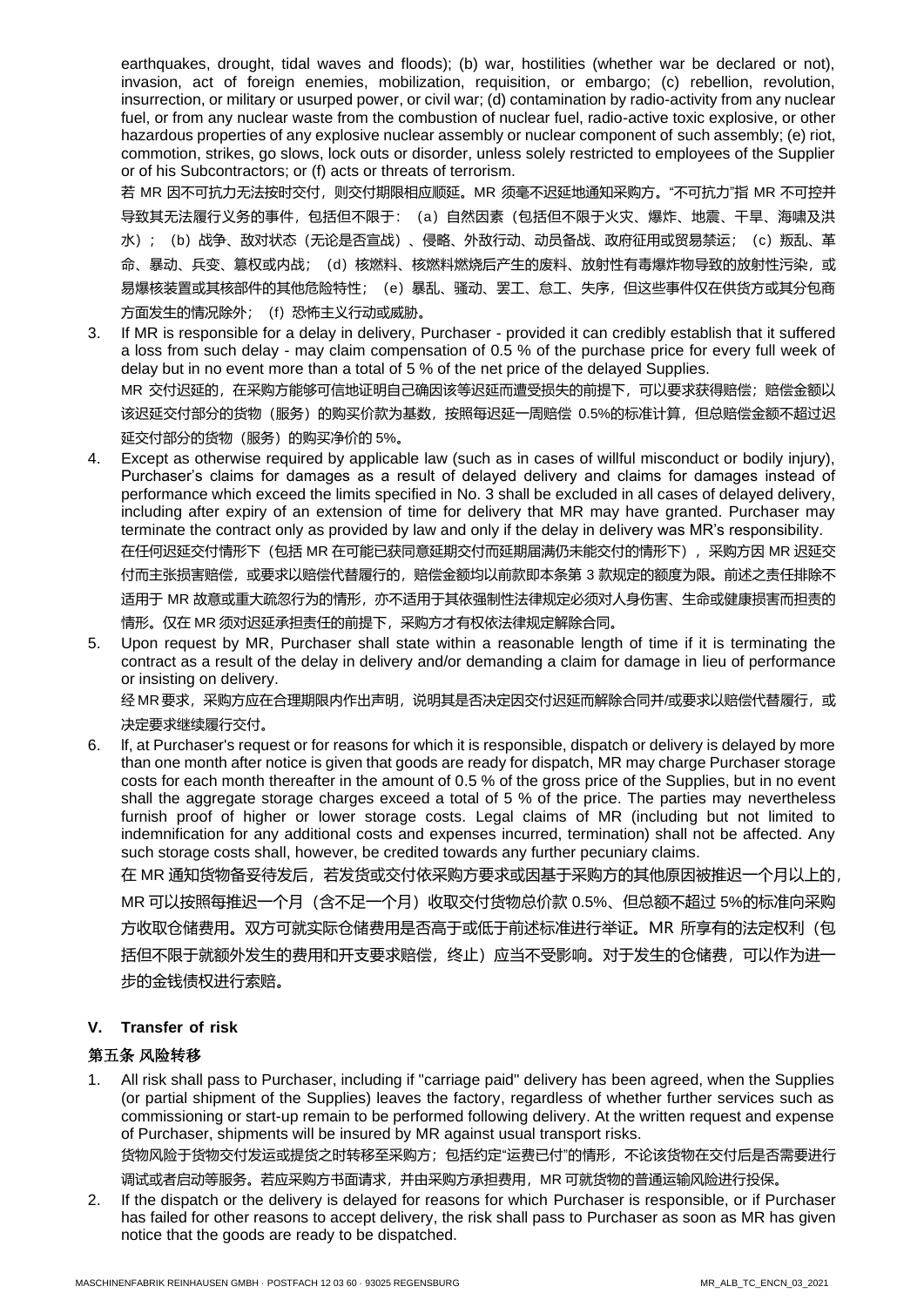因采购方的原因而导致发货或交付迟延,或采购方因其他原因迟延收货的,一经 MR 发出货物备妥待发通知,所有风 险即立即转移至采购方。

3. With respect to Supplies which are services, all risk shall pass to Purchaser upon completion of those services.

关于 MR 提供的服务,所有风险在相关分项服务完成后即转移至采购方。

### **VI. Taking delivery**

### 第六条 收货

Deliveries shall be accepted by the Purchaser, regardless of minor defects. 货物(或服务)一经交付(提供),采购方即须接受,即使该等货物(或服务)存在不明显的瑕疵。

#### **VII. Limited Warranty for defect of quality**

### 第七条 质量瑕疵有限质量保证

MR hereby warrants the Supplies to be free from defects in workmanship and materials and to conform to any specially agreed specifications for a period of twenty-four months (the "limitation period") from the date of shipment or completion of services.

In the case of breach of warranty, MR shall be liable as follows: MR 兹保证其产品和产品在工艺和材质方面无质量瑕疵,并符合相关规定的具体要求,该保证的时效期为自发货之日

或服务完成之日起 24 个月 ("质保期") 。如有违反上述保证, MR 承担以下责任:

- 1. MR shall, at its option and expense, repair, replace or provide parts or services for those that prove to be detective within the limitation period - irrespective of operating time - provided that the cause of the defect occurred prior to the time at which the risk passed to the Purchaser. 凡产品部件(或服务)在质保期限内被证 明存在质量瑕疵,且该瑕疵的原因产生于风险转移给采购方之前,则 MR 有权依其自行选择,决定是否予以免费维修 或者更换(或重新提供服务),而无论该等部件(服务结果)的使用期限为何。
- 2. For services, MR's liability for defect of quality shall be limited to exchanged parts and work performed. 就 MR 对其提供的服务承担质保责任而言,该等责任仅限于由其更换的部件和提供的操作服务。
- 3. Claims for defects of quality expire after the limitation period, i.e. within twenty-four months unless otherwise provided by law. The special provisions of law regarding time limits (in particular §§ 438(1) no. 1 and no.2, §§ 444 and 445b of the German Civil Code) shall remain in effect. 采购方要求 MR 承担质保责任的期限为 24 个月, 除非相关法律强制性地规定了更长的期限。关于期限的法律特殊规

定 (特别是德国民法典第 438 (1) 条第 1 款和第 2 款, 第 444 条和第 445b 条) 仍然有效。

4. A condition to the Purchaser's claim for defects is that the Purchaser has fulfilled its legal obligations to inspect for and give notice of such defects. Any inspection of parts or components that are integrated into other products must be carried out prior to installation. If defects are apparent either in the inspection or thereafter, the Purchaser is to give MR prompt written notice. Notice will be deemed to have been given promptly if given within two weeks, whereby for purposes of meeting this deadline, sending the notice within that period is sufficient. In addition to this duty of inspection and notice, the Purchaser shall give written notice of any readily apparent defect (including delivery of the wrong product or quantity) within two weeks of delivery, whereby also in this case sending the notice within the period is sufficient.

采购方要求质量保修的前提是,采购方已尽到检查和告知产品瑕疵的法律义务。任何集成到其他产品的零件和部件的 检查都必须在安装前进行。如在检查中或其后发现存在瑕疵,采购方应及时以书面形式通知 MR。若该通知在两周内 发出则视为及时,即在两周内发出通知就足以满足上述期限要求。除检查和通知的义务外,采购方应当在交付之后两 周内将明显的瑕疵情况(包括发货错误与发货数量不足)同样以书面送达的形式通知 MR,在该情况下准时发出通知 即遵守了及时性要求。

The Purchaser shall immediately notify MR in writing of any breach of warranty.

如有违反质量保证的情况发生,采购方应立即以书面形式告知 MR.

5. Purchaser may withhold payment based on claims of breach of warranty only in an amount that is commensurate with the actual defect(s). Purchaser may withhold payment only if a claim of breach of warranty is made and MR does not dispute it.

仅在采购方提出存在质量瑕疵且 MR 无异议的情况下, 采购方可以存在质量瑕疵为由拒付部分款项, 但拒付的数额需 与实际瑕疵价值一致。

6. Purchaser shall give MR a reasonable period to rectify a defect. In the case of replacement, Purchaser shall return the defective part or component to MR pursuant to relevant provisions of law. Rectification of defects shall include neither removal of the defective part or component nor reinstallation if MR was not originally responsible for installation. MR shall bear, or reimburse the Purchaser for, costs incurred in connection with corrective work, including for materials, labor, shipment and travel. If costs are increased because the products or devices on which services were performed have been transferred to some place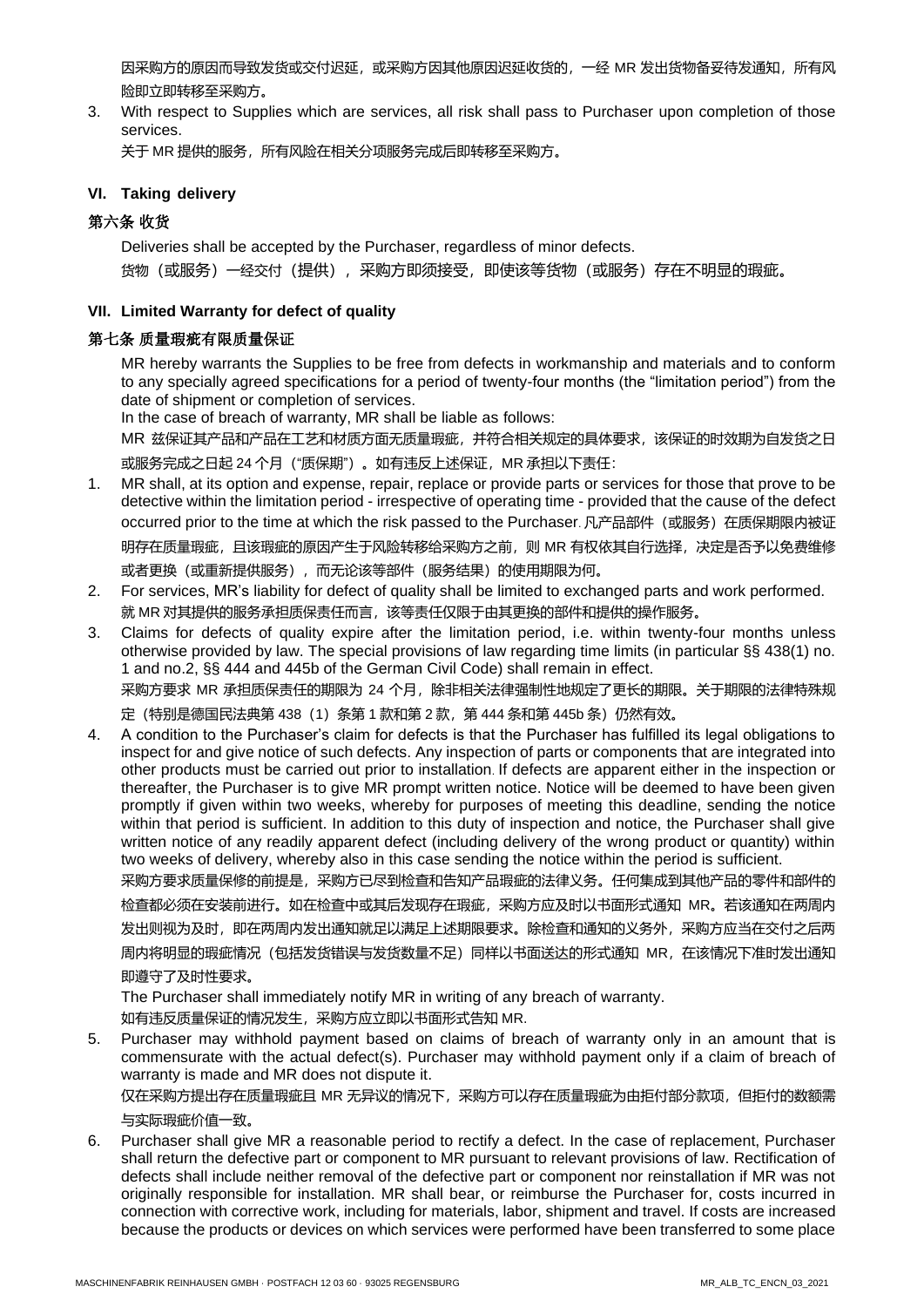other than the agreed upon place of delivery, Purchaser shall bear such additional costs. Purchaser shall also pay the costs of sending the defective item to MR. MR reserves the right to require indemnification for costs incurred in connection with an unwarranted request for rectification of a defect unless the absence of a defect could not have been ascertained by the Purchaser.

采购方须首先允许 MR 在合理期限内修复瑕疵。如需更换,采购方应当按照相关法律规定将有瑕疵的零件或部件返还 给 MR。如果 MR 最初不负责安装,则修复瑕疵工作既不包括拆除有瑕疵的零件或部件,也不包括重新安装。因修复 瑕疵而发生的相关费用,包括材料费, 人工费, 运费和路费, 由 MR 承担或者补偿给采购方。如交付的货物 (或由 MR 提供了服务的设备)已自原约定交付地点移至其他地点,则由此而造成 MR 增加支出的修复费用由采购方承担。 将瑕疵产品发送至 MR 的运费同样由采购方承担。对于因无理要求修复瑕疵而发生的费用,MR 保留要求赔偿的权利,

除非采购方无法确定不存在瑕疵。

7. If MR's attempted remedy of any warranty breach fails, Purchaser - irrespective of any claims for damage with respect to Article X - may terminate the contract or decrease the remuneration by a commercially reasonable amount.

如果 MR 经过尝试仍不能修复瑕疵,采购方可解除合同或适当减少支付款项。第十条规定的索赔权不受影响。

8. Claims for breach of warranty shall not include minor deviations from the quality or condition agreed upon, minor impairment of usability, or natural wear and tear or damage arising - after the transfer of risk - from faulty or negligent handling, excessive strain, unsuitable equipment, defective workmanship, inappropriate foundation soil, chemical, electrochemical, electrical or other external influences not assumed under the contract, or from non-reproducible software errors. Claims for defects of quality do not cover modifications or repairs (and the consequences that result) carried out improperly by Purchaser or by third parties.

在以下情形下,采购方无权向 MR 主张质保责任:与约定的质量或条件存在细微偏差,正常损耗;风险转移后因使用 过程中的错误或疏忽而造成的损坏;因过度使用而造成的损坏;因不当使用生产资料而造成的损坏;因安装或建造瑕 疵而导致的损坏;因地基不当而造成的损坏;因并未被合同设定为产品使用前提条件的化学、电化学、电气或其他外 在因素或者无法修复的软件故障而导致的损坏。采购方或第三方对产品(服务)进行不适当更改或维护,因此而造成 后果的,采购方对该等更改、维护和后果均不享有主张质保责任的权利。

9. Purchaser's claims for legal recourse against MR are valid only to the extent that the Purchaser has not made any agreement with its customer beyond those imposed by law. Moreover, the provisions of No. 8 apply to and restrict Purchaser's claims under this No. 10. 采购方只有未与客户达成超出法律规定之外的索赔约定的前提下,才对 MR 享有法定范围内的追索权。在本条所规定

的索赔,本条第 8 款之规定一并适用。

10. Article X also applies to damage claims ("Other damage claims"). Furthermore, MR hereby excludes Purchaser's claims against MR and its agents concerning warranties for quality defects except as permitted by this Article VII.

此外,就损害求偿权之主张,第十条(其他损害求偿权)一并适用。除本条即第七条约定范围之外,采购方无权对 MR 及其履行协助人主张任何质量保证责任。

### **VIII. Industrial property rights and copyrights; defects of title**

# 第八条 工业产权、版权与权利瑕疵

1. Unless otherwise agreed, MR shall furnish the Supplies free of third party industrial property rights and copyrights (hereinafter referred to as "Property Rights") only in the country of delivery. lf a third party, because of an alleged infringement of Property Rights, asserts legitimate claims against Purchaser for products furnished by MR and used in conformity with the contract, MR shall be liable to the Purchaser within the limitation period as follows:

除非另有约定,仅在交付地所在国内,MR 提供的产品和服务不得对第三方工业产权及版权 (以下简称"产权") 构成 侵权。若有第三方以由 MR 提供且按合同使用的产品对由该第三方所有的产权造成侵犯为由,向采购方提出得以获得 支持的侵权主张,则 MR 在质保期内对采购方负有以下责任:

a) At its own option and expense, MR shall either obtain a right to use the relevant products, modify them so as not to infringe upon the Property Rights, or replace them. lf this is not possible on terms acceptable to MR, Purchaser may terminate the agreement or reduce the purchase price by a commercially reasonable amount.

MR 应依其自行选择采取措施,取得相应产品的使用权、修改产品使其不侵犯第三方产权,或者更换产品,并承担费 用。若 MR 无法在合理条件下采取上述措施,则采购方有权解除合同或适当减少支付价款。

- b) Any obligation of MR to honor a claim for damage is limited by Article X below. MR 仅按第十条所示条件承担赔偿义务。。
- c) The obligations of MR described above are applicable only if Purchaser immediately notifies MR in writing as to the claims lodged by a third party, an infringement is not acknowledged, and all counter-measures and settlement negotiations are reserved by MR. lf Purchaser ceases to use any of the Supplies in order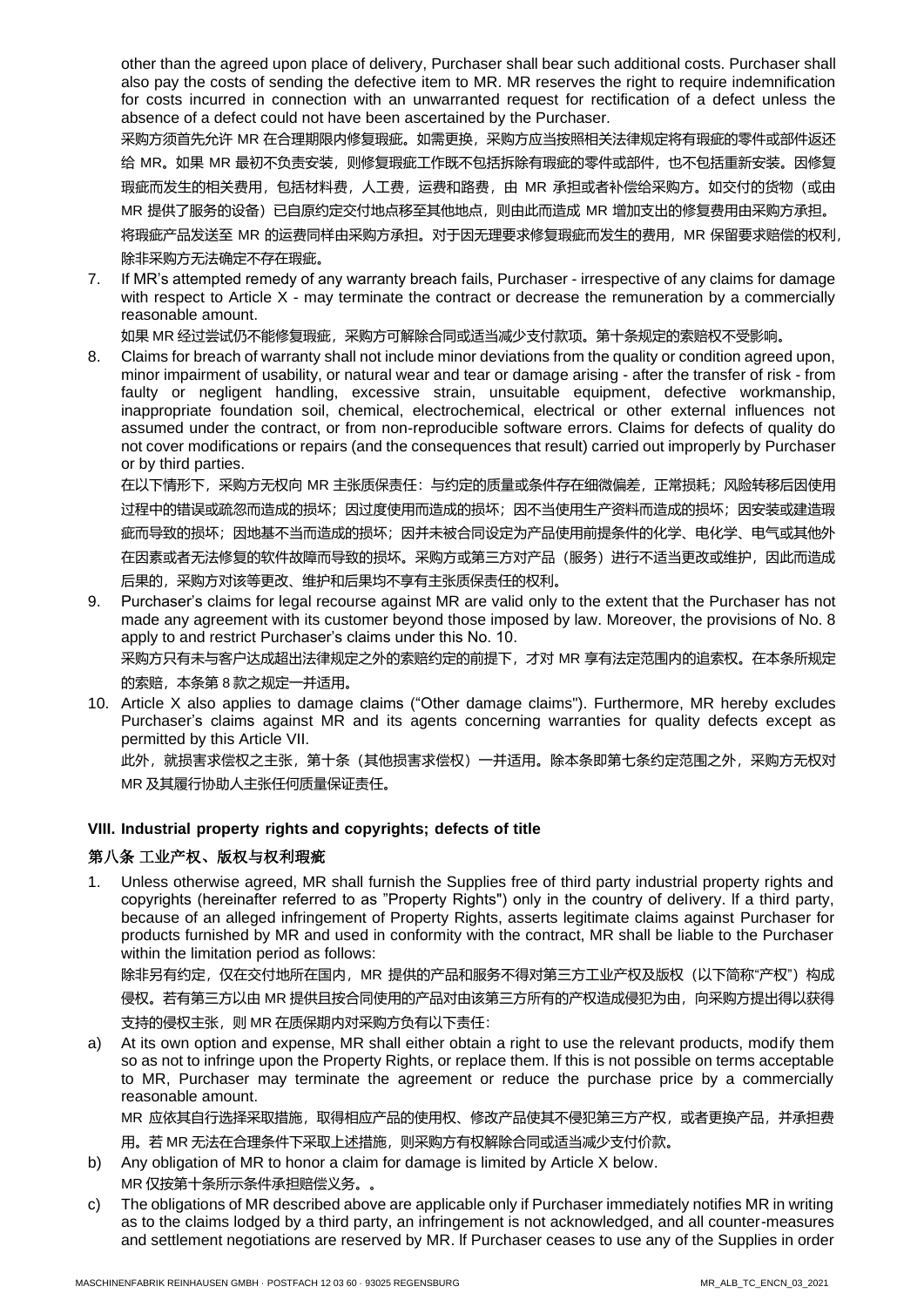to reduce damage or for other material reasons, it shall advise the third party that the cessation of use is not an acknowledgement of an infringement of Property Rights.

MR 仅在下述条件下承担上述义务,即采购方在第三方提出索赔请求后立即书面告知 MR;采购方不得承认由第三方 所声称的侵权行为,且由 MR 保留采取应对措施及开展和解谈判的全部权利。如采购方为减少损害或其他重要原因停 止使用产品或服务,其必须告知第三方,其停止使用的举措并不构成对侵权事实的承认。

2. Claims of Purchaser against MR shall be excluded if the Purchaser is responsible for the infringement of Property Rights.

若因采购方的原因导致侵权,则其无权向 MR 提出索赔。

3. Claims of Purchaser shall also be excluded if the infringement of Property Rights was caused by specific demands of the Purchaser, by a use of the product not foreseeable by MR or by the product being altered by Purchaser or being used together with products not provided by MR. 采购方在下列情形中同样无权向 MR 提出索赔:侵权是由采购方特殊要求导致的;是由 MR 无法预见的产品使用方式

导致的;由采购方替换的产品导致的;或由于与非 MR 提供的产品一起使用导致的。

- 4. In the case of Property Right infringements, the provisions as defined in Article VII, Nos. 6, 7 and 11 apply to those claims by Purchaser cited in No. 1a). 此外, 在发生侵犯产权行为, 订购方依本条本条第 1 款 (a) 项的规定提出的索赔, 第七条第 6、7、11 款规定一并 相应适用。
- 5. For other defects of title, the provisions as defined in Article VII apply. 其他权利瑕疵问题适用第七条的规定。
- 6. Further claims or any claims made by Purchaser against MR and its agents other than those dealt with in this, Article VIII, concerning a defect of title are excluded. 除本条即第八条约定范围之外,采购方无权就权利瑕疵对 MR 及受 MR 委托的第三方主张任何请求权。

### **IX. lmpossibility of performance, contract adaptation**

# 第九条 无法履行与合同变更

- 1. lf a delivery is not possible, Purchaser may claim damages, unless MR is not responsible for the impossibility. The Purchaser's claim for damages shall be limited to 10 % of the value of that part of the Supplies which, owing to the impossibility, cannot be put to the intended use. This limitation shall not apply (a) in cases of intent or gross negligence or (b) if there is a legally binding liability on the part of MR due to injury to life, body or health. Purchaser's right to terminate the contract remains unaffected. 如不能履行交付,则采购方有权索赔,但造成不可能履行的责任方不是 MR 的情形除外。对于因无法履行交付而无法 投入计划使用的产品(或服务),采购方请求赔偿的金额不能超过该产品(或服务)的价值的 10%,但下列情况除 外:(a)因故意或重大疏忽导致无法履行交货的;(b)MR 对生命、身体或健康伤害负有法律责任的。采购方解除合同 的权利不受影响。
- 2. To the extent unforeseeable events such as are described in Article IV, No. 2. materially change the economic importance of the Supplies or materially affect MR's business, the contract shall be adapted accordingly with due regard to the principle of good faith. If this is not economically reasonable, MR may terminate the contract. MR shall not be entitled to withdraw from the contract in an event which is attributable to MR.

lf MR wishes to make use of this right of termination, it shall notify Purchaser in writing immediately after becoming aware of the significance of the event. This right of MR to terminate shall apply regardless of whether MR and Purchaser have agreed to an extension of the delivery time. MR shall without delay refund any consideration already received from Purchaser.

若因第四条第 2 款所指的不可预见的事件导致交付产品(或服务)的经济价值或内容发生重大改变, 或对 MR 的经营 造成重大影响,则本合同应按照诚实信用的原则予以合理变更。若基于经济性的原因不适于进行该等变更, 则 MR 有 权解除合同。MR 无权因可归咎于其自身的原因而退出本合同关系。

MR 拟行使该等解约权的,应在认识到事件的重要性之后立即告知采购方;即使 MR 与采购方此前已就延长交付期限 达成约定,MR 也应当履行上述告知义务。MR 应立即退还已经从采购方收到的款项。

### **X. Other claims for damages**

# 第十条 其他索赔权

1. As to Purchaser's claims for damages and expenses (hereinafter referred to as "Claims for Damages"), including those concerning violation of contractual obligations and tort, regardless of their legal basis, MR is liable to Purchaser only in case of intent, fraud or gross negligence. The limitation of liability set forth in the first sentence of this Article X No. 1 applies also in cases of breach of duty by or to the benefit of its agents, legal representatives, employees and other entities providing fulfillment or installation services for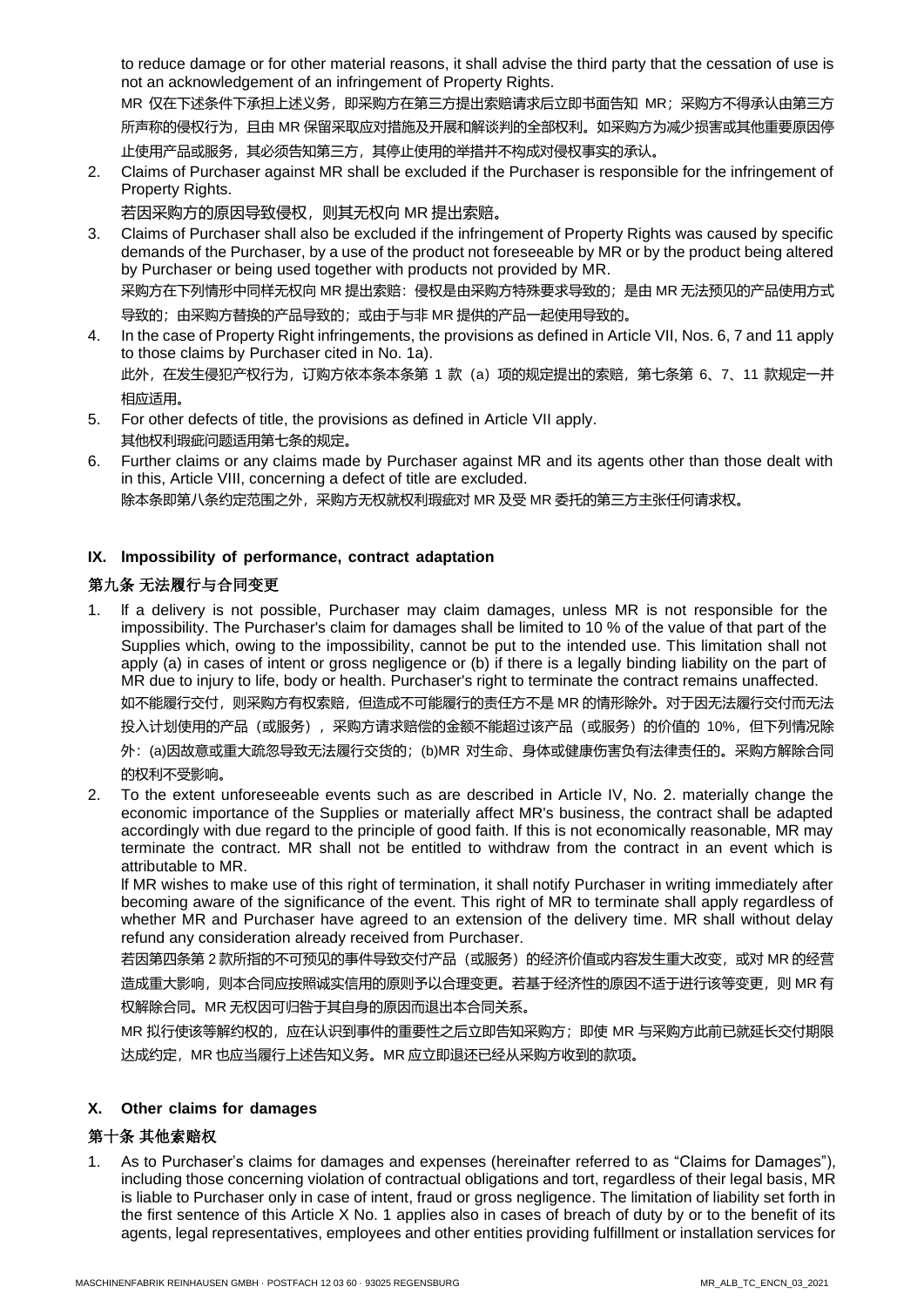whose fault MR is responsible by reason of applicable law. This limitation of liability does not apply to Purchaser's claims based on breach of a material contractual obligation (which means a duty, whose due fulfillment is necessary for the proper carrying out of the contract and on whose observance the contract partner regularly relies on and may rely on) or guarantees provided by MR. In cases of Article X, No. 1, Sentence 3, however, MR's liability is limited to damages which are typical for this kind of contract and foreseeable by MR at the time of entering into the contract except to the extent MR is liable by reason of intention, fraud or gross negligence. In particular, without limitation, indirect and consequential damages which are the consequence of defects in the product delivered are subject to recovery only to the extent such damages are the consequences of defects which are normally expected in case of use of the delivered product in accordance with MR's directions.

采购方对因 MR 违反源于债务关系的义务而给采购方造成的损害或费用提出索赔(以下统称"损害求偿权")的, MR 仅在故意、欺诈或重大疏忽的情形下对采购方承担法律责任。由本条即第十条第 1 句而产生的责任限制同样适用于 MR 的组织机构、法定代理人、雇员以及其他受 MR 委托的第三方或 MR 出于上述机构或人员的利益发生违约行为, 且 MR 依据法律规定应当对此负责的情形。在本条即第十条第 1 款第 3 句所述情形下,仅当损害是此类合同中常见的 且 MR 在订立合同时能够预见的前提下,MR 才负有法律责任,MR 存在故意、欺诈或重大疏忽的情况除外;其中, 由于交付产品的瑕疵问题间接导致损害的,只有当瑕疵造成的损害是在按照规定使用产品时通常可预期发生的损害, 方可得到赔偿。

- 2. The limitations of liability set forth in Article X, No. 1 above shall not apply to Purchaser's claims for loss of life, bodily injury or damage to health or if excluded by product liability laws. 第十条第 1 款对赔偿责任的限定,不适用于采购方就生命、身体或健康受到损害而提出的索赔,以及不包含在产品责 任法内的情况。以及依产品责任法规定应当承担的责任。
- 3. If the Purchaser is entitled to claims for damage under this Article X, the duration of liability of these claims corresponds to the time as set forth in the applicable limitation period regarding claims for defects of quality pursuant to Article VII, No. 3. The statute of limitations applies to claims for damages based on loss of life, personal injury or injury to health or based on applicable product liability laws. The statute of limitations also applies to claims for damages in case of gross negligence or intent.

采购方根据本条享有的索赔权的有效期,与第七条第 3 条规定的质量瑕疵索赔权的有效期一致。就生命、人身或健康 伤害提出的损害赔偿请求、基于产品责任法规定提出的损害赔偿,以及因故意或重大疏忽提出的损害赔偿适用法定时 效。

### **XI. Use of non-personal data**

### 使用非个人数据

Insofar as MR obtains non-personal data of the customer and/or third parties in the course of the performance of the contractual relationship (e.g. device characteristics, performance parameters, other technical information), MR may use this data for its own business purposes (e.g. for further product development, quality controls and improvement of the range of services) for an unlimited period of time. This applies accordingly to such data that MR has sufficiently anonymized in accordance with the applicable data protection regulations. MR will not share this data with third parties outside the MR group of companies.

只要 MR 在执行合同时允许获取客户和/或第三方的非个人数据(例如设备属性、性能参数、其他技术信息),则 MR 可以无限期地将该数据用于自身商业目的(例如用于产品开发、质量控制和改善服务)。这适用于 MR 根据现行 数据保护法规已作充分匿名处理的数据。MR 不会将这些数据交由 MR 集团以外的第三方。

### **XII. Governing law**

### 第十一条 适用法律

The laws of the Federal Republic of Germany to the exclusion of its conflict of law provisions of German International Private Law and the United Nations Convention on Contracts for the International Sale of Goods (CISG) shall be applicable.

德意志联邦共和国法律为适用法,但排除其德国国际私法的法律冲突规范及《联合国国际货物销售合同公约》

(CISG)的适用。

### **XIII. Settlement of Disputes concerning national Supplies**

### 第十二条 国内争议解决

The following arbitration clause shall apply to contracts by and between MR and Purchaser whose business address is in the Federal Republic of Germany: